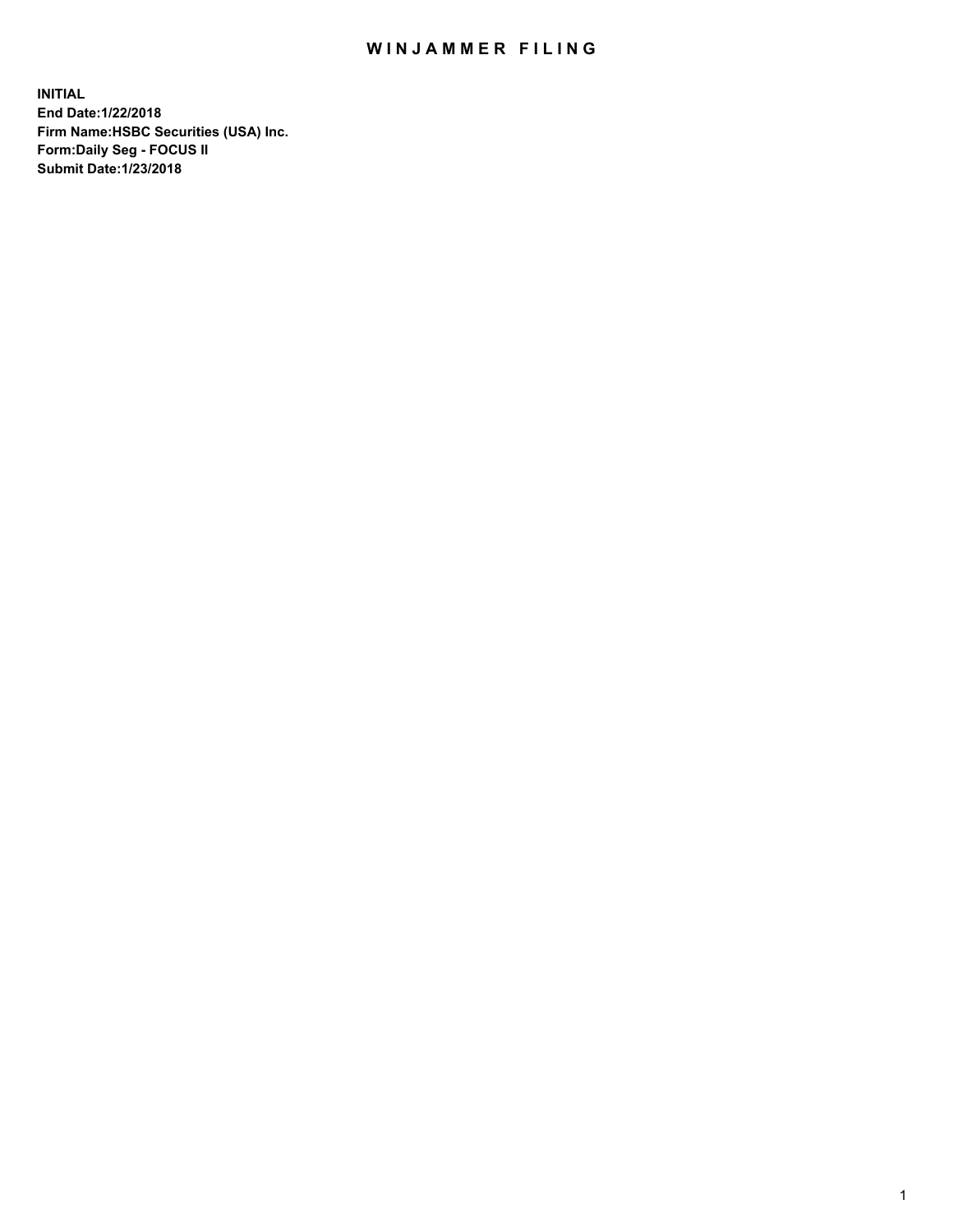## **INITIAL End Date:1/22/2018 Firm Name:HSBC Securities (USA) Inc. Form:Daily Seg - FOCUS II Submit Date:1/23/2018 Daily Segregation - Cover Page**

| Name of Company<br><b>Contact Name</b><br><b>Contact Phone Number</b><br><b>Contact Email Address</b>                                                                                                                                                                                                                          | <b>HSBC Securities (USA) Inc.</b><br><b>Michael VAcca</b><br>212-525-7951<br>Michael.Vacca@us.hsbc.com |
|--------------------------------------------------------------------------------------------------------------------------------------------------------------------------------------------------------------------------------------------------------------------------------------------------------------------------------|--------------------------------------------------------------------------------------------------------|
| FCM's Customer Segregated Funds Residual Interest Target (choose one):<br>a. Minimum dollar amount: ; or<br>b. Minimum percentage of customer segregated funds required:% ; or<br>c. Dollar amount range between: and; or<br>d. Percentage range of customer segregated funds required between:% and%.                         | 98,000,000<br><u>0</u><br><u>00</u><br>00                                                              |
| FCM's Customer Secured Amount Funds Residual Interest Target (choose one):<br>a. Minimum dollar amount: ; or<br>b. Minimum percentage of customer secured funds required:%; or<br>c. Dollar amount range between: and; or<br>d. Percentage range of customer secured funds required between: % and %.                          | 25,000,000<br><u>0</u><br><u>00</u><br>00                                                              |
| FCM's Cleared Swaps Customer Collateral Residual Interest Target (choose one):<br>a. Minimum dollar amount: ; or<br>b. Minimum percentage of cleared swaps customer collateral required:% ; or<br>c. Dollar amount range between: and; or<br>d. Percentage range of cleared swaps customer collateral required between:% and%. | 122,000,000<br><u>0</u><br>0 <sub>0</sub><br>00                                                        |

Attach supporting documents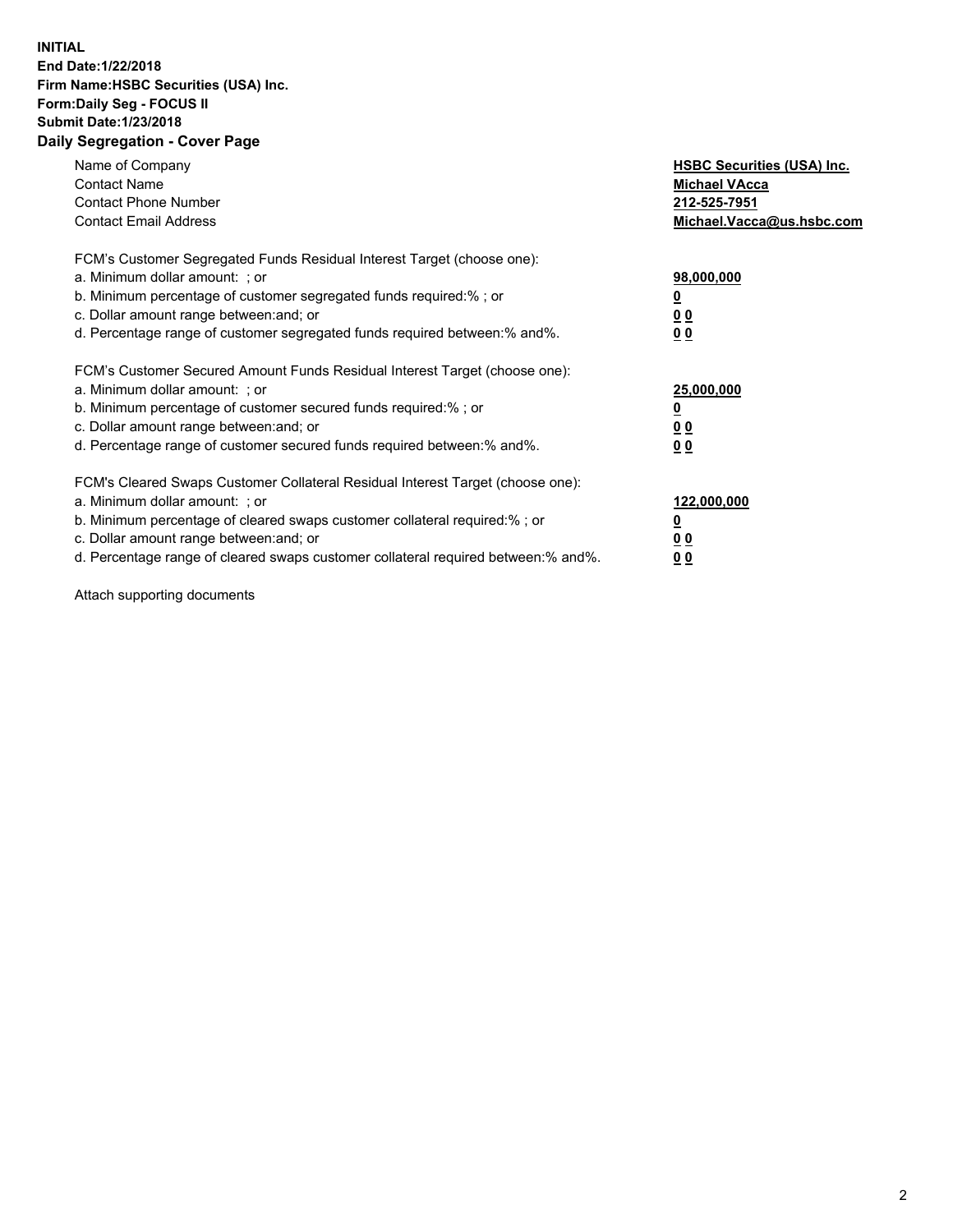**INITIAL End Date:1/22/2018 Firm Name:HSBC Securities (USA) Inc. Form:Daily Seg - FOCUS II Submit Date:1/23/2018 Daily Segregation - Secured Amounts** Foreign Futures and Foreign Options Secured Amounts Amount required to be set aside pursuant to law, rule or regulation of a foreign government or a rule of a self-regulatory organization authorized thereunder **0** [7305] 1. Net ledger balance - Foreign Futures and Foreign Option Trading - All Customers A. Cash **80,784,886** [7315] B. Securities (at market) **91,011,152** [7317] 2. Net unrealized profit (loss) in open futures contracts traded on a foreign board of trade **-42,450,669** [7325] 3. Exchange traded options a. Market value of open option contracts purchased on a foreign board of trade **0** [7335] b. Market value of open contracts granted (sold) on a foreign board of trade **0** [7337] 4. Net equity (deficit) (add lines 1. 2. and 3.) **129,345,369** [7345] 5. Account liquidating to a deficit and account with a debit balances - gross amount **2,005,669** [7351] Less: amount offset by customer owned securities **-2,000,230** [7352] **5,439** [7354] 6. Amount required to be set aside as the secured amount - Net Liquidating Equity Method (add lines 4 and 5) **129,350,808** [7355] 7. Greater of amount required to be set aside pursuant to foreign jurisdiction (above) or line 6. **129,350,808** [7360] FUNDS DEPOSITED IN SEPARATE REGULATION 30.7 ACCOUNTS 1. Cash in banks A. Banks located in the United States **48,840,523** [7500] B. Other banks qualified under Regulation 30.7 **0** [7520] **48,840,523** [7530] 2. Securities A. In safekeeping with banks located in the United States **27,952,042** [7540] B. In safekeeping with other banks qualified under Regulation 30.7 **0** [7560] **27,952,042** [7570] 3. Equities with registered futures commission merchants A. Cash **0** [7580] B. Securities **0** [7590] C. Unrealized gain (loss) on open futures contracts **0** [7600] D. Value of long option contracts **0** [7610] E. Value of short option contracts **0** [7615] **0** [7620] 4. Amounts held by clearing organizations of foreign boards of trade A. Cash **0** [7640] B. Securities **0** [7650] C. Amount due to (from) clearing organization - daily variation **0** [7660] D. Value of long option contracts **0** [7670] E. Value of short option contracts **0** [7675] **0** [7680]

5. Amounts held by members of foreign boards of trade

- A. Cash **69,132,139** [7700]
- B. Securities **63,059,110** [7710]
- C. Unrealized gain (loss) on open futures contracts **-42,450,669** [7720]
- D. Value of long option contracts **0** [7730]
- E. Value of short option contracts **0** [7735] **89,740,580** [7740]
- 6. Amounts with other depositories designated by a foreign board of trade **0** [7760]
- 7. Segregated funds on hand **0** [7765]
- 8. Total funds in separate section 30.7 accounts **166,533,145** [7770]
- 9. Excess (deficiency) Set Aside for Secured Amount (subtract line 7 Secured Statement Page 1 from Line 8)
- 10. Management Target Amount for Excess funds in separate section 30.7 accounts **25,000,000** [7780]
- 11. Excess (deficiency) funds in separate 30.7 accounts over (under) Management Target **12,182,337** [7785]

**37,182,337** [7380]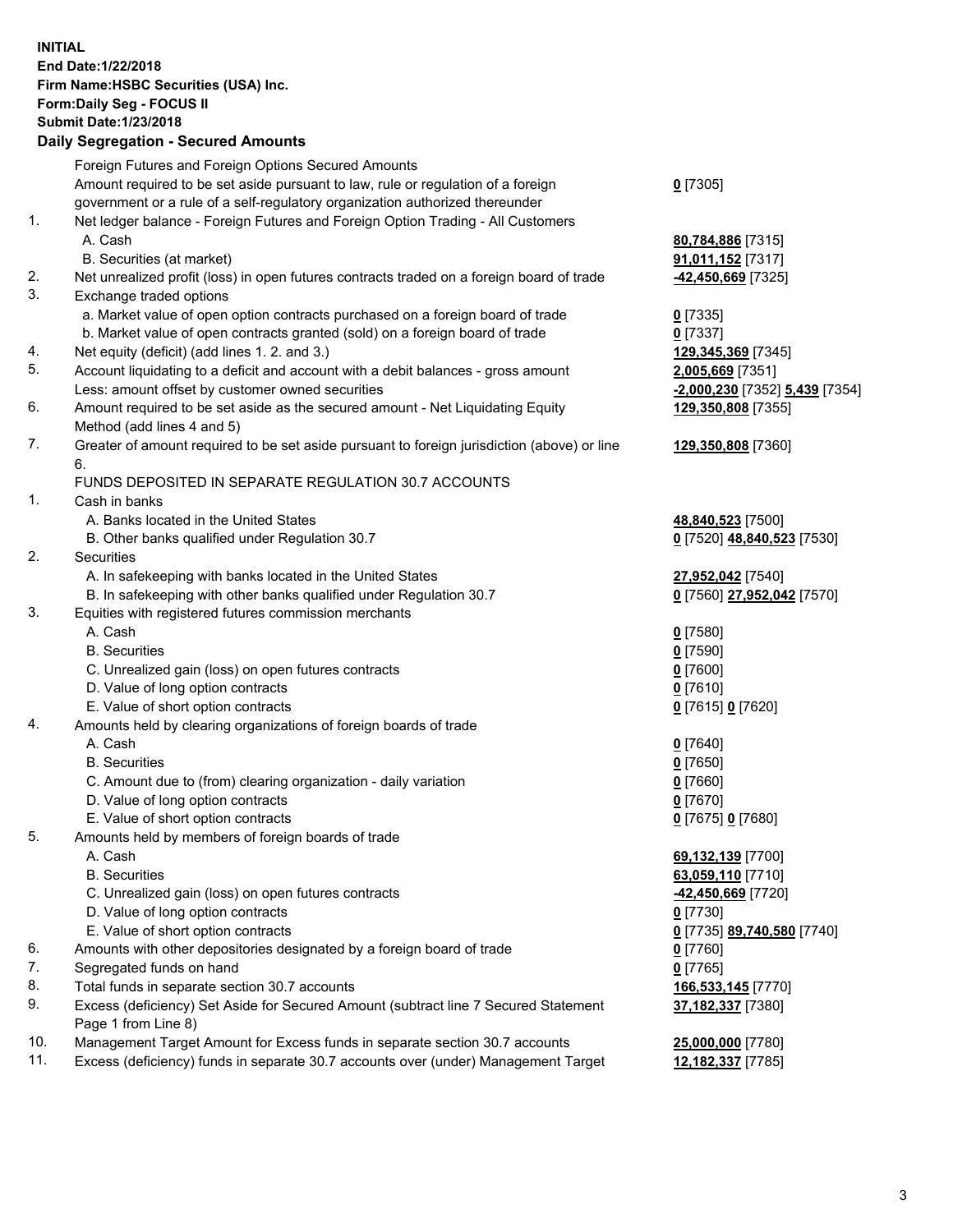**INITIAL End Date:1/22/2018 Firm Name:HSBC Securities (USA) Inc. Form:Daily Seg - FOCUS II Submit Date:1/23/2018 Daily Segregation - Segregation Statement** SEGREGATION REQUIREMENTS(Section 4d(2) of the CEAct) 1. Net ledger balance A. Cash **-267,726,075** [7010] B. Securities (at market) **916,511,156** [7020] 2. Net unrealized profit (loss) in open futures contracts traded on a contract market **704,621,576** [7030] 3. Exchange traded options A. Add market value of open option contracts purchased on a contract market **85,697,009** [7032] B. Deduct market value of open option contracts granted (sold) on a contract market **-15,985,815** [7033] 4. Net equity (deficit) (add lines 1, 2 and 3) **1,423,117,851** [7040] 5. Accounts liquidating to a deficit and accounts with debit balances - gross amount **14,657,936** [7045] Less: amount offset by customer securities **-14,657,936** [7047] **0** [7050] 6. Amount required to be segregated (add lines 4 and 5) **1,423,117,851** [7060] FUNDS IN SEGREGATED ACCOUNTS 7. Deposited in segregated funds bank accounts A. Cash **35,431,834** [7070] B. Securities representing investments of customers' funds (at market) **0** [7080] C. Securities held for particular customers or option customers in lieu of cash (at market) **171,764,625** [7090] 8. Margins on deposit with derivatives clearing organizations of contract markets A. Cash **452,229,874** [7100] B. Securities representing investments of customers' funds (at market) **0** [7110] C. Securities held for particular customers or option customers in lieu of cash (at market) **729,047,861** [7120] 9. Net settlement from (to) derivatives clearing organizations of contract markets **57,390,497** [7130] 10. Exchange traded options A. Value of open long option contracts **85,697,009** [7132] B. Value of open short option contracts **-15,985,815** [7133] 11. Net equities with other FCMs A. Net liquidating equity **1,653,031** [7140] B. Securities representing investments of customers' funds (at market) **0** [7160] C. Securities held for particular customers or option customers in lieu of cash (at market) **0** [7170] 12. Segregated funds on hand **15,698,670** [7150] 13. Total amount in segregation (add lines 7 through 12) **1,532,927,586** [7180] 14. Excess (deficiency) funds in segregation (subtract line 6 from line 13) **109,809,735** [7190] 15. Management Target Amount for Excess funds in segregation **98,000,000** [7194]

16. Excess (deficiency) funds in segregation over (under) Management Target Amount Excess

**11,809,735** [7198]